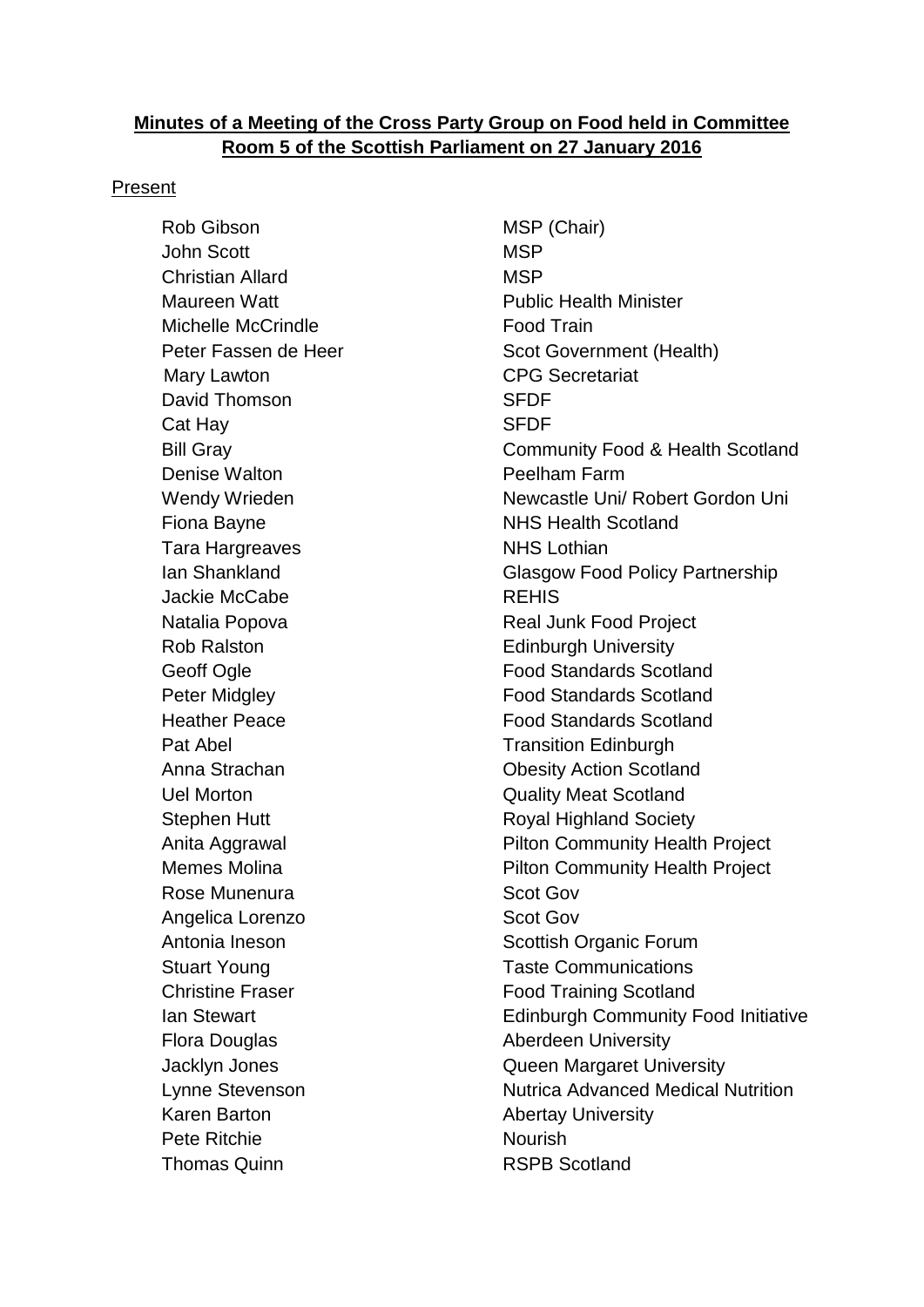- Tony McElroy **Tesco** Mary Anne Macleod **Poverty Alliance** Ceri Ritchie SRUC John Cooke Slow Food Scotland Christine Graham Kettle Produce
- **Chris Hunt Chris Hunt City of Edinburgh Council** Wendy Barrie **Scottish Food Guide** Scottish Food Guide Bosse Dahlgren Scottish Food Guide Paul Birkin Glasgow City Council Jane Miller Children in Scotland David Martin **National Consortium** Scottish Retail Consortium

### 1. Apologies for Absence

These were received from Graham Findlay, Douglas Scott, Dave Simmers, Kirsty Ritchie, Martin Hunt, Lesley Stanley, Derek Oliver, Martin Meteyard, Fiona Bird, Helen Pratt, Neel Radia, Lee Sheppard, Lorraine Tulloch, Robbie Beattie, Frank Strang, Claudia Beamish and Eve Keepax.

### 2. Minutes of the last Meeting

The minutes of the meeting held on 7 October 2015 were approved with the change of Christopher Trotter being listed as his business and not as a Fife Food Commissioner.

### 3. Matters Arising

There were no matters arising.

## 4. **Addressing Malnutrition in Scotland**

Introduction by the Public Health Minister Maureen Watt (MW).

MW opened with the following statistics;

- Around 1 in 10 people over 65 living in the community are malnourished or at risk of malnutrition
- Malnutrition affected over 24% of patients admitted to Scottish hospitals, with proportion underweight rising steeply for the over 70s
- Malnourished older people see their GP twice as often as those wellnourished, are three times more likely to be admitted to hospital and will stay longer
- Direct costs of malnutrition in Scotland are estimated to range from £5bn for healthcare services to £13 bn for associated health and social care services.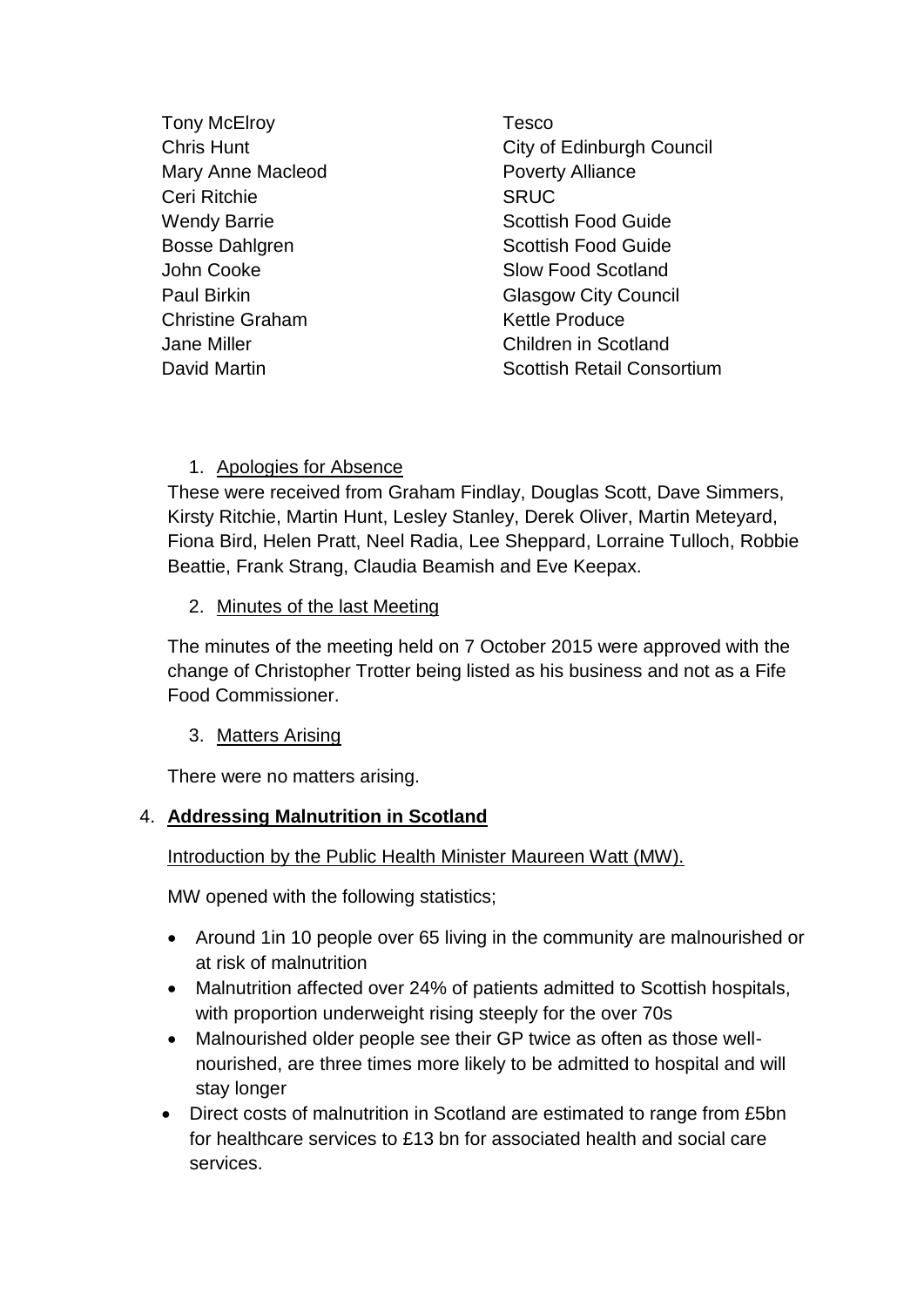Scottish Government (SG) had organized a Malnutrition Summit in May and a report was available on the [Community Food and Health Scotland \(CFHS\)](http://www.communityfoodandhealth.org.uk/wp-content/uploads/2015/11/malnutrition-summit-report.pdf) [website.](http://www.communityfoodandhealth.org.uk/wp-content/uploads/2015/11/malnutrition-summit-report.pdf) MW said that the SG was finalising the next steps to take following the report and thought key areas were likely to relate to identification of the vulnerable, treatment and monitoring the condition.

Two of the main recommendations were regarding local activity and collaboration across services and she had already agreed funding for community food networks to help strengthen their core work of providing support and coordination to local services. SG was also looking at learnings so regions without networks could develop similar models. This "bottom up" approach was vital and she noted the importance of food in dealing with social isolation.

SG saw encouraging healthy eating as essential and had spent over £10 million over the last 4 years.

With the election in May, MW did not see there being an initiative before then but would continue to information gather to see how work could be tailored to the diverse needs of Scotland using a limited budget.

### Michelle McCrindle Food Train CEO and Chair of Malnutrition Summit

Michelle McCrindle (MM) outlined the work of the [Food Train](http://thefoodtrain.co.uk/) which was set up 20 years ago and now has 900 volunteers supporting over 2000 older people across 8 local Council areas providing 40,000 deliveries annually of fresh food and grocery supplies. Volunteers help make up shopping lists, unpack and put away shopping whist keeping a watchful eye to ensure food is eaten.

A new neighbourhood meal sharing initiative [Meal Makers](http://www.thefoodtrain.co.uk/our-services/meal-makers) was launched 18 months ago and so far 1,500 free home cooked meals have been served to older people.

MM noted the vital role of nutrition in health and wellbeing and that malnutrition covered "bad" nutrition such as a lack of vitamins and minerals that body functions need. Whist she agreed that obesity was a big issue, it was important with an ageing population living longer but not healthier lives that malnutrition was also addressed.

MM agreed with the Minister that malnutrition was costly and stressed that it was preventable. Recent figures from England estimated between £172-£229 million/annum could be saved through full implementation of nutritional care pathways. Crudely translated this could mean a potential saving of £21.5 million in Scotland.

International Centre for Longevity research in 2013 found 1in 10 older people over 65 suffer from malnutrition and dehydration with 93% living at home which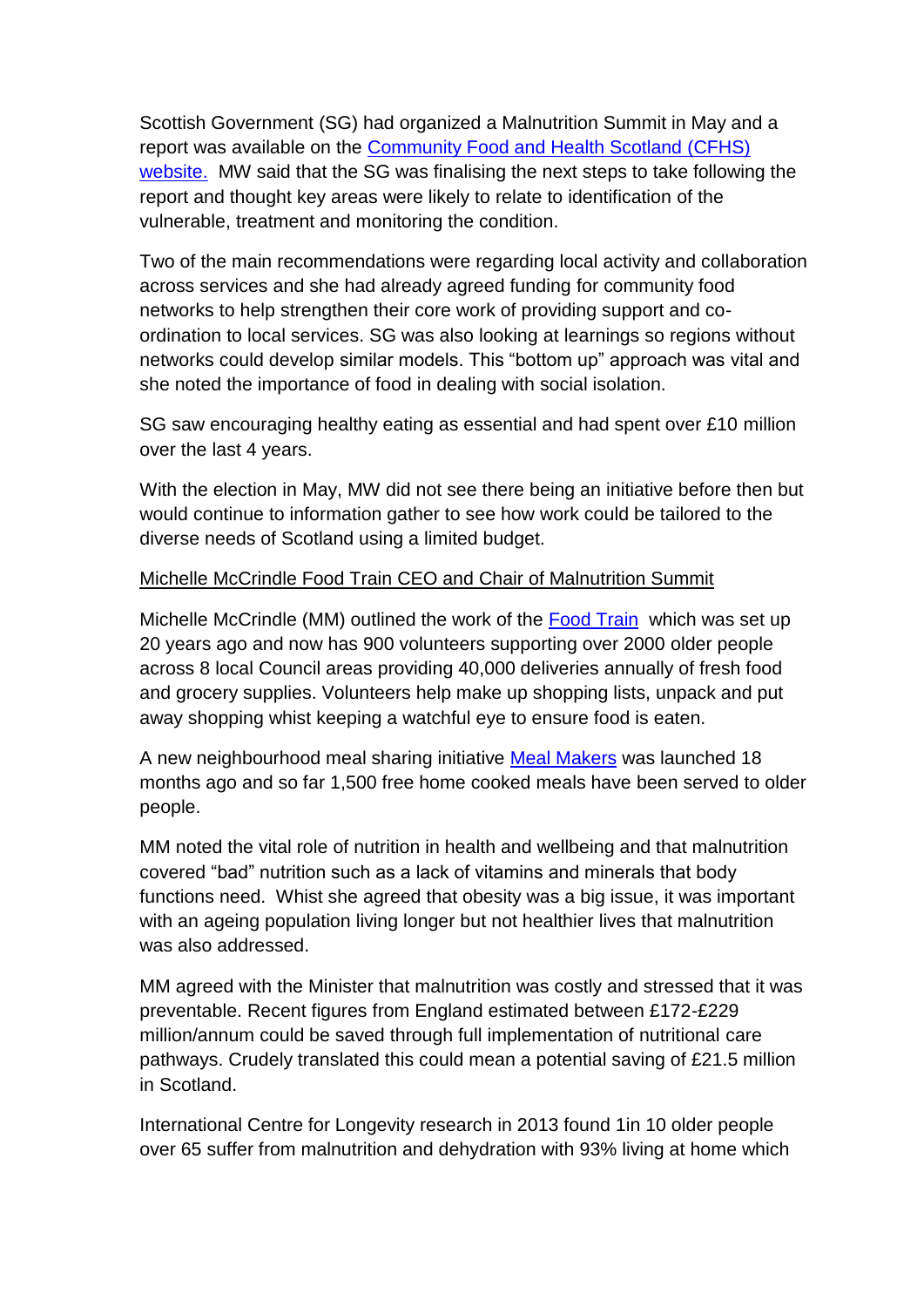equated to 83,000 in Scotland. The main causes found were access to food and loneliness around eating.

[Consumer Focus Scotland/CFHS research](http://www.communityfoodandhealth.org.uk/publications/food-services-for-older-people/) looking at community food provision found significant inconsistency in local authority on what was provided, criteria to get a food service, information and cost. There was little understanding of who got what to eat, when and how often provision relied on volunteers.

In England a [UK Malnutrition Task Force](http://www.malnutritiontaskforce.org.uk/) funded by the Department of Health as a collaboration of the public, private and third sector was set up in 2012. They funded 5 test sites during 2014/5 in England to test a variety of projects aimed at reducing malnutrition and the full evaluation will shortly be available. Some of the early barriers have been identified as partnership working, complex NHS structures and information sharing.

MM said that here in Scotland we have no Task Force, no such focus on malnutrition and a growing costly problem. However in her view, Scotland was better placed to tackle these issues including;

- Food and drink policy aiming at accessible and affordable food for all
- Formal public partnership working
- Integrated Health and Social care
- Less complicated local NHS structures
- Good track record of working with third sector
- Range of outcome focussed tools and resources
- Updated Food, Fluid and Nutritional Care standards applicable to community health care.

MM thought a co-ordinated, managed focus is now needed to tackle malnutrition in Scotland.

The May Malnutrition summit had brought together 60 people from a broad spectrum of backgrounds and 13 actions were identified that should be taken forward.

MM said this work also had synergies with the recent Parliamentary enquiry into loneliness and both malnutrition and loneliness could be tackled together by focussing resources on people living at home.

### Open Debate

**Lynne Stevenson Nutrica (LS)** asked about the new Food and Nutritional Care Standards and how these could be utilized in the community. **Peter Fassen de Heer SG** said work was at the early stages and they were only looking at hospitals currently. **LS** questioned that since 93% of those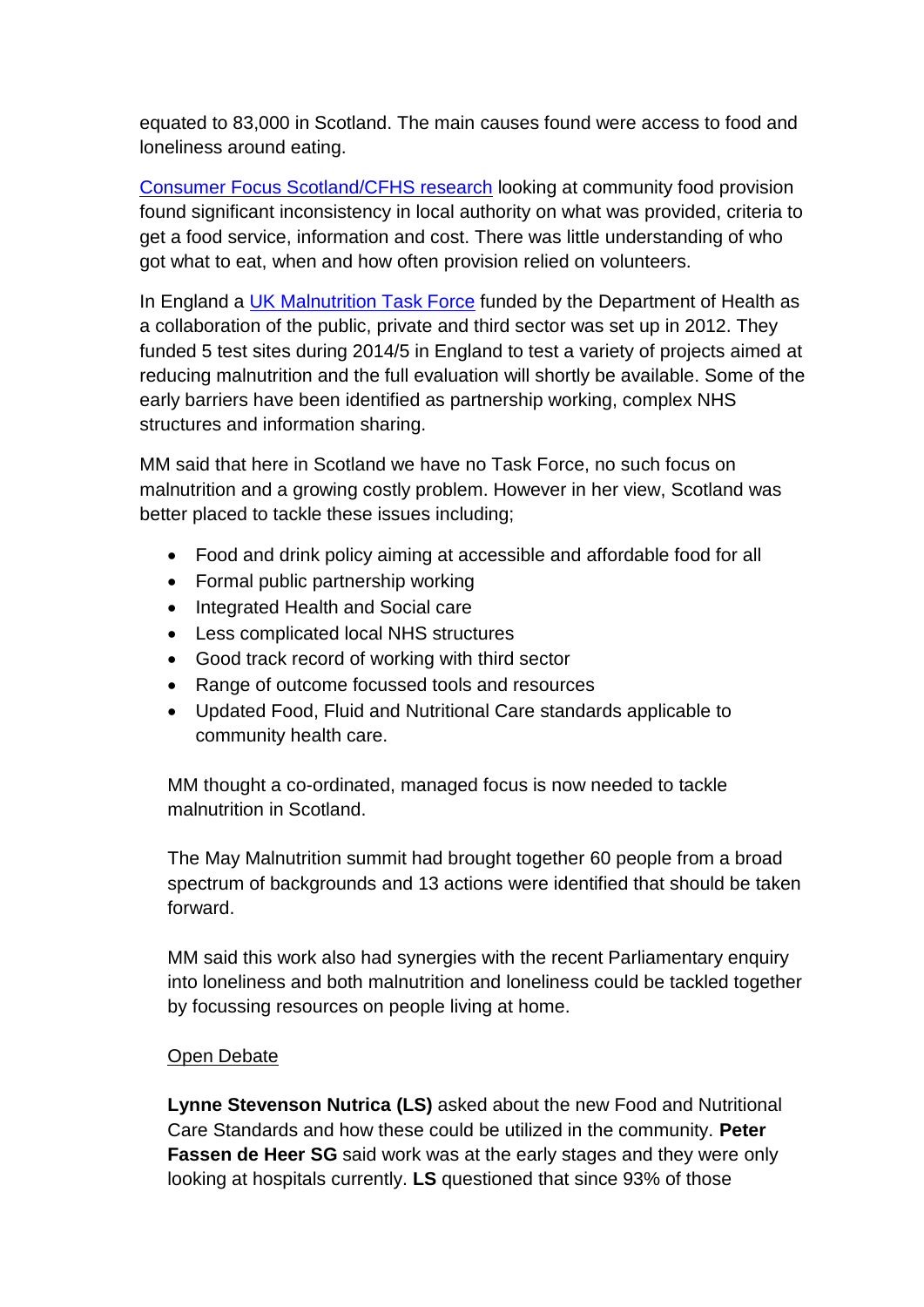malnourished were at home, whether these should be a priority. **MW** said more practitioners in the community were needed.

**Pete Ritchie Nourish (PR)** asked about the measurement of the malnourished and how it related to income/age /gender. **MM** said that the research in 2013 had been the first attempt to capture data in the community. It was UK based and there had to crude extrapolation for Scottish figures. However it was clear that there were older people living to a frail age and it was necessary to target them and stimulate early intervention.

**PR** asked about food insecurity being looked at systematically across Scotland and **MW** indicated SG was waiting for the recommendations of the Food Poverty Group.

**Ian Shankland Glasgow Food Policy Partnership** asked about experience of working with food hubs and expanding these partnerships.**MM** said currently the Food Train was not active where there were community hubs but could see this partnership in the future. They worked with whoever they could where they operating. She noted that another important point was the malnutrition of volunteers.

**Denise Walton Peelham Farm** asked if consideration was given to sourcing of food, how it was grown and its nutritional value. **MM** answered that the Food Train worked with as many retailers of all different sizes as possible to create choice for their customers. The Food train's role was about supply of food there was no capacity and resources for dieticians. **MW** responded that the Mealmakers programme often prompted people to think about the food they cooked and where it came from and its nutritional value.

**Flora Douglas Aberdeen University (FD)**said that obesity had was dominating food and diet discussions and was pleased to see that micronutrient deficiency had been emphasised. She asked if there was any research on malnourishment of pregnant women and younger people. **MM** replied that all the UK test sites were for over 65s. She agreed there was an issue but thought it important to find a starting point in addressing malnutrition and not start with too wide an agenda. **MM** thought it was important not to "recreate the wheel" but take learnings from elsewhere and put them into the Scottish context. **MW** noted their work on breakfast clubs and free school meals.

**Geoff Ogle FSS** thought that obesity and malnutrition were two sides of same coin with similar answers. A healthy affordable, available diet giving enough fibre, vitamins, minerals, fruit and vegetables for all was needed. Our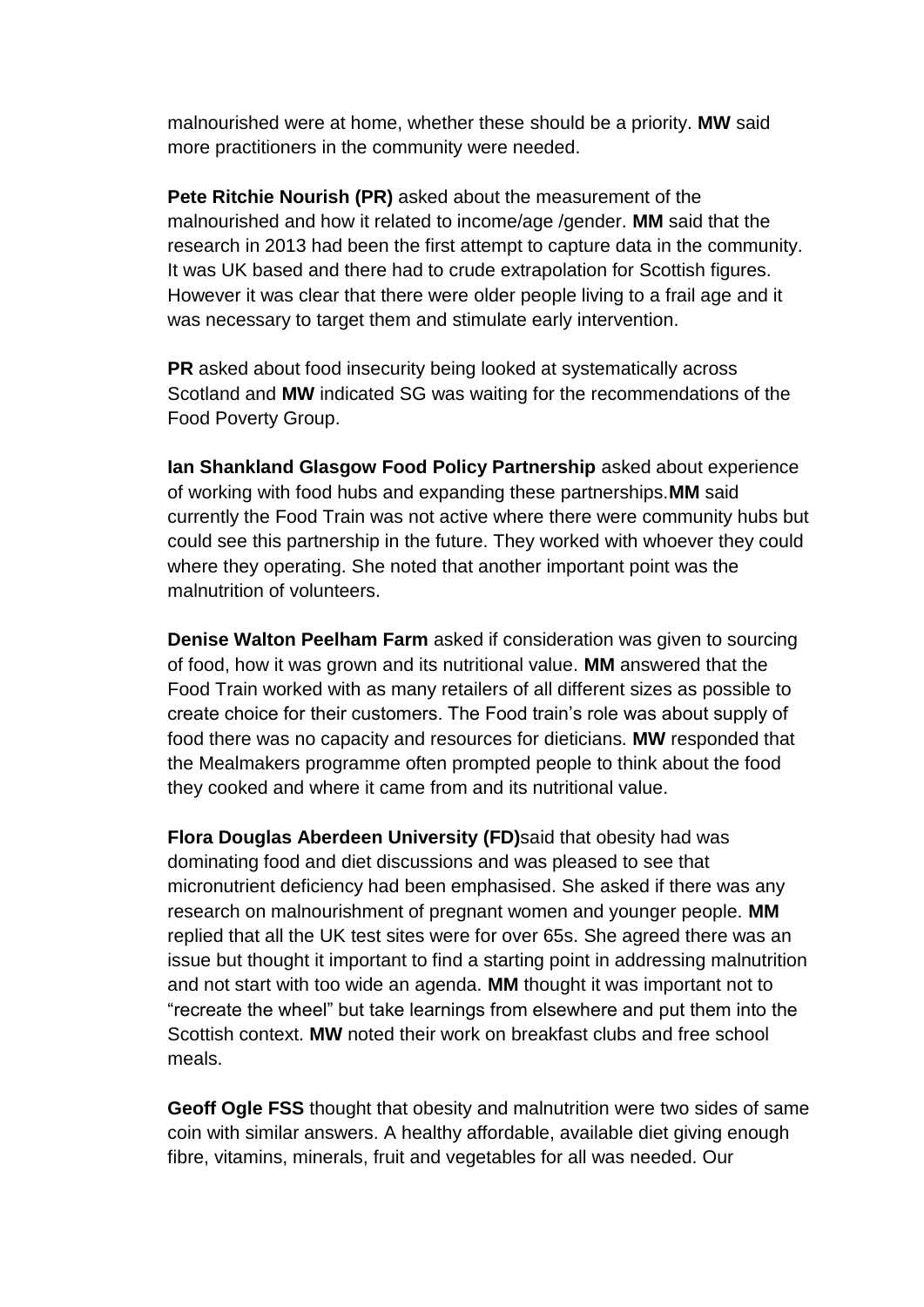relationship with food was important and there was a need to change habits which was difficult.

**Christian Allard MSP** said that on the [Equal Opportunities Committee](http://www.scottish.parliament.uk/S4_EqualOpportunitiesCommittee/Reports/EOS042015R05.pdf) study on social isolation, they had found that there were issues not just with older people but younger people whose parents worked. Eating together was an important social concept. **MM** said that 1in 10 said they were lonely and that food could be used as a theme to tackle this. She was disappointed that in the 32 reshaping care plans by Councils, none had mentioned nutrition.

**John Cooke Slow Food** agreed food was about pleasure, culture and connecting people in a community and should not be seen as "medicine".

**Wendy Barrie Scottish Food Guide** thought hospital food should lead by example. **MW** mentioned work in Grampian where she thought the hospital food was good.

**Christine Fraser Food Training Scotland** thought those leaving hospitals should be given nutritional advice with their medicines for example combatting iron deficiency.

**Bill Gray CFHS** said that none of this could be done without volunteers. **MM**  agreed. The Food Train had been set up by older people for older people when the social work department had declined to help. Their services were advertised in hospitals and some of their customers only used their service for a short time after coming home until they were on their feet again

**Mary Lawton CPG Food (ML)** asked about the use of infrastructure such as museums, school and workplace cafes that could be used to provide food. **MM** agreed and said that there was a huge potential there and also sourcing supplies from different places such as Fareshare. Manpower and coordination was needed.

**ML** asked given the UK Task Force work and her knowledge of the Scottish context, what Michelle thought were the quick wins that could be made to move the issue on. **MM** suggested**:**

- Train social care staff, community food staff and volunteers working with older people at risk to carry out **MUST** (Malnutrition Universal Screening Tool) screening
- Use [BAPEN nutritional care kit](http://www.data.bapen.org.uk/)
- Implement Food Fluid and Nut Care standards in Community settings
- Use cost benefit research already out there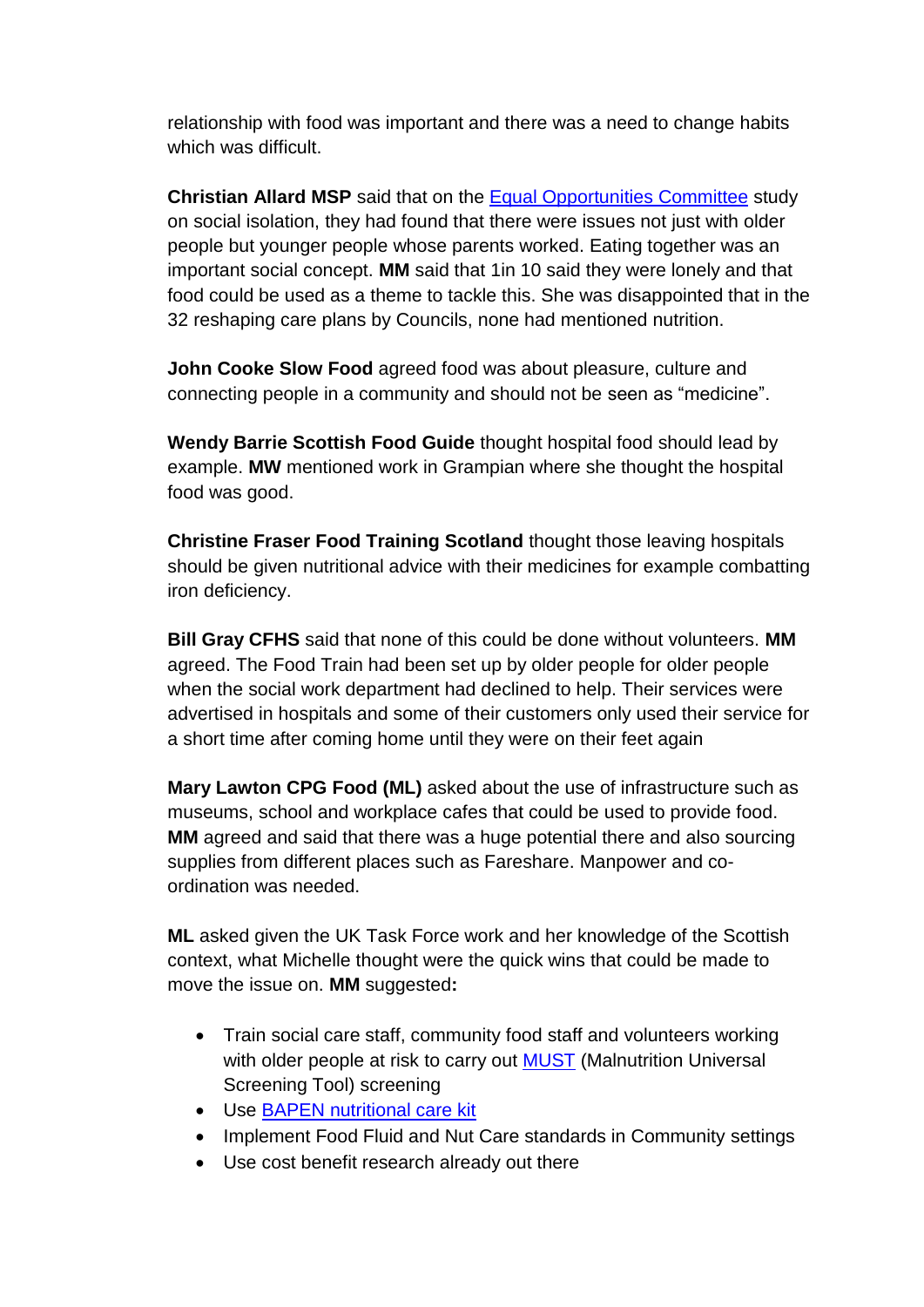- Create nutritional hospital discharge packs using existing resources from Food Standards Scotland and Age Scotland
- REHIS are developing an Elementary Introduction to detecting, preventing and treating Malnutrition for social care and community workers and volunteers and if funded could roll out across the country
- Set up a Scottish Task Force to look at learnings from the UK for **Scotland**

**LS** agreed that MUST was a valuable resource and in particular would be useful and empowering for carers.

**FD** had qualms with a Task Force if it focussed on older people, was modelled on the NHS UK and was concerned whether outcomes delivered from the UK Task Force were from the interventions made. **MM** thought that early indications showed they did. **ML** agreed to circulate links to the report when it as published.

ACTION: ML

**MW** said that she thought a Task Force was not needed in a formal sense but that everyone need to pull together and share good practice.

**Rob Gibson** thanked the speakers and everyone for their contributions to the debate. He thought it was evident that malnutrition was an increasing but preventable problem with strong links to the loneliness agenda. It was agreed that minutes would be sent to both the Minister for Public Health and the Minister for Inequalities with letters from the CPG Food suggesting next steps.

ACTION: ML/MM/RG

# 5. Food Standards Scotland -Situation Report / Jan 20th Board meeting

The [Situation report](http://www.foodstandards.gov.scot/sites/default/files/Situation%20Report%20-%20COMPLETE%20AND%20FINAL.pdf) "The Scottish Diet. It needs to Change" had been circulated with the Agenda.

GO reported that the recent [FSS report Monitoring foods and drinks purchased into](http://www.foodstandards.gov.scot/monitoring-foods-and-drinks-purchased-into-the-home-in-scotland)  [home in Scotland,](http://www.foodstandards.gov.scot/monitoring-foods-and-drinks-purchased-into-the-home-in-scotland) using retail data from Kantar World Panel showed that despite reductions in the purchase of soft drinks containing sugar, down by 21% since 2010, total sugar purchasing has not changed. FSS figures show that over the period 2010-2015, total calories purchased have not reduced at a population level in Scotland.

The report also provides evidence on food and drink shopping trends in Scotland over the past five years which confirms the large quantities of discretionary foods such as sweets, chocolate, crisps, savoury snacks, biscuits, cakes, pastries and sugary drinks being consumed by consumers in Scotland. **GO** said one of the